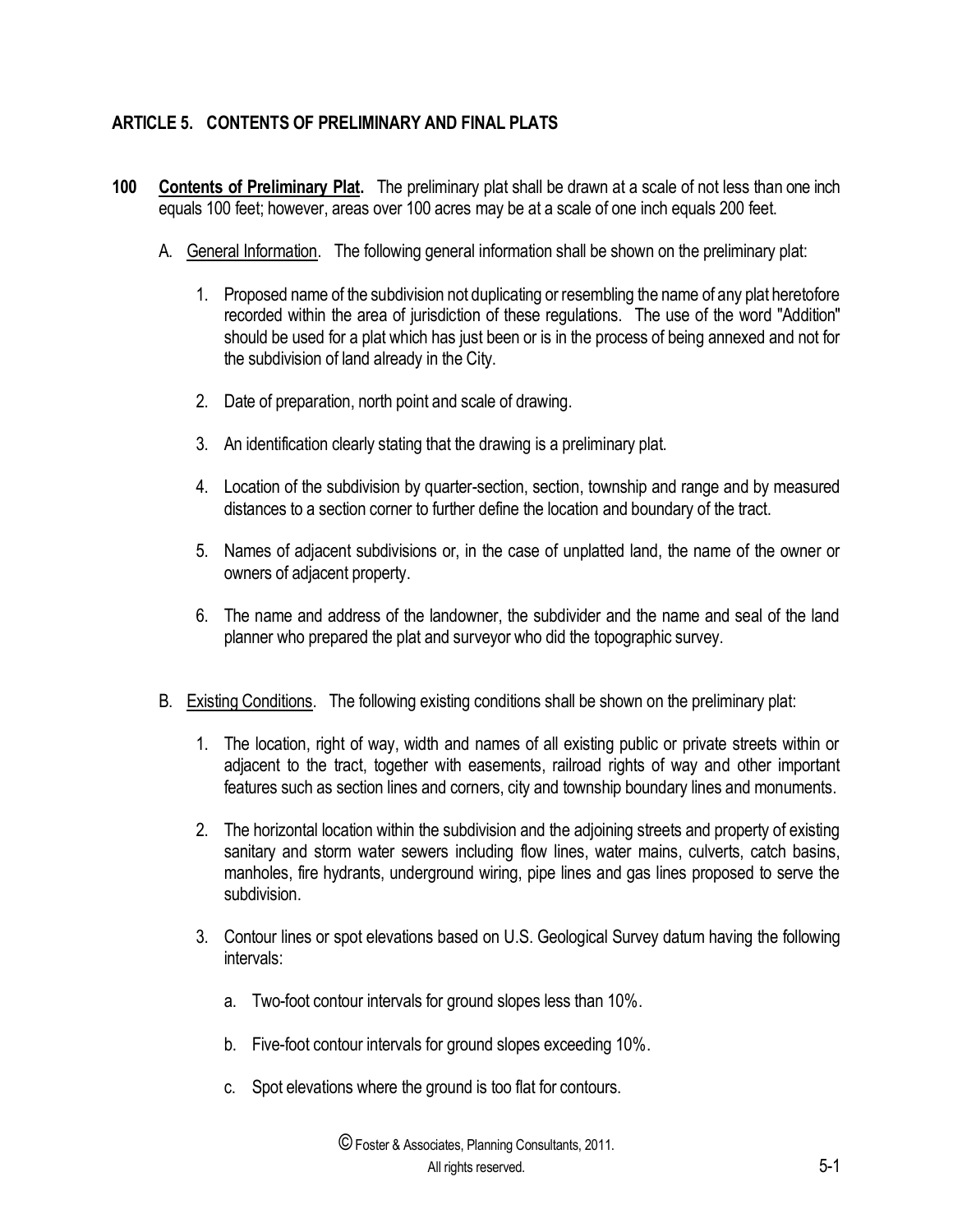The date of the topographic survey shall be shown including the location, elevation and description of the bench mark controlling the vertical survey.

- 4. Locations of existing monuments or survey markers used in preparation of the survey.
- 5. The location and direction of all watercourses and areas subject to flooding as determined by Section 6-104.
- 6. Significant natural features including, but not limited to rock out croppings, wetlands, lakes and wooded areas.
- 7. Existing use of the property including the location of all existing structures showing those that will be removed and those that will remain on the property after the final plat is recorded.
- 8. Boundary line of proposed subdivision clearly indicated and total acreage therein.
- 9. Zoning district classifications on and adjacent to the tract, if any.
- C. Proposed Subdivision Plat. The following information with respect to the manner in which the tract is to be subdivided and developed shall be included on the preliminary plat:
	- 1. Streets showing the location, right of way, width, names and approximate grades thereof. The preliminary plat shall show the relationship of all streets to any projected streets shown or to any related Comprehensive Plan proposal or, if none proposed, then as determined by the Planning Commission.
	- 2. Street names which do not duplicate any heretofore used in the City or its environs, unless the street is an extension of or in line with an already named street, in which event that name shall be used. Appropriate prefixes and suffixes which provide relative direction and type of street should accompany such names. Street names shall be subject to the approval of the Planning Commission and follow the applicable City's or County's Street Naming and Property Numbering Policy, if adopted. Property numbers are assigned by the City or County depending upon the agreed upon jurisdictional policy.
	- 3. Easements showing width and purpose such as for utilities, drainage, screening, open space, pedestrian ways and alleys.
	- 4. Location and type of utilities to be installed.
	- 5. Lots showing approximate dimensions, minimum lot sizes and proposed lot numbers and block letters or numbers.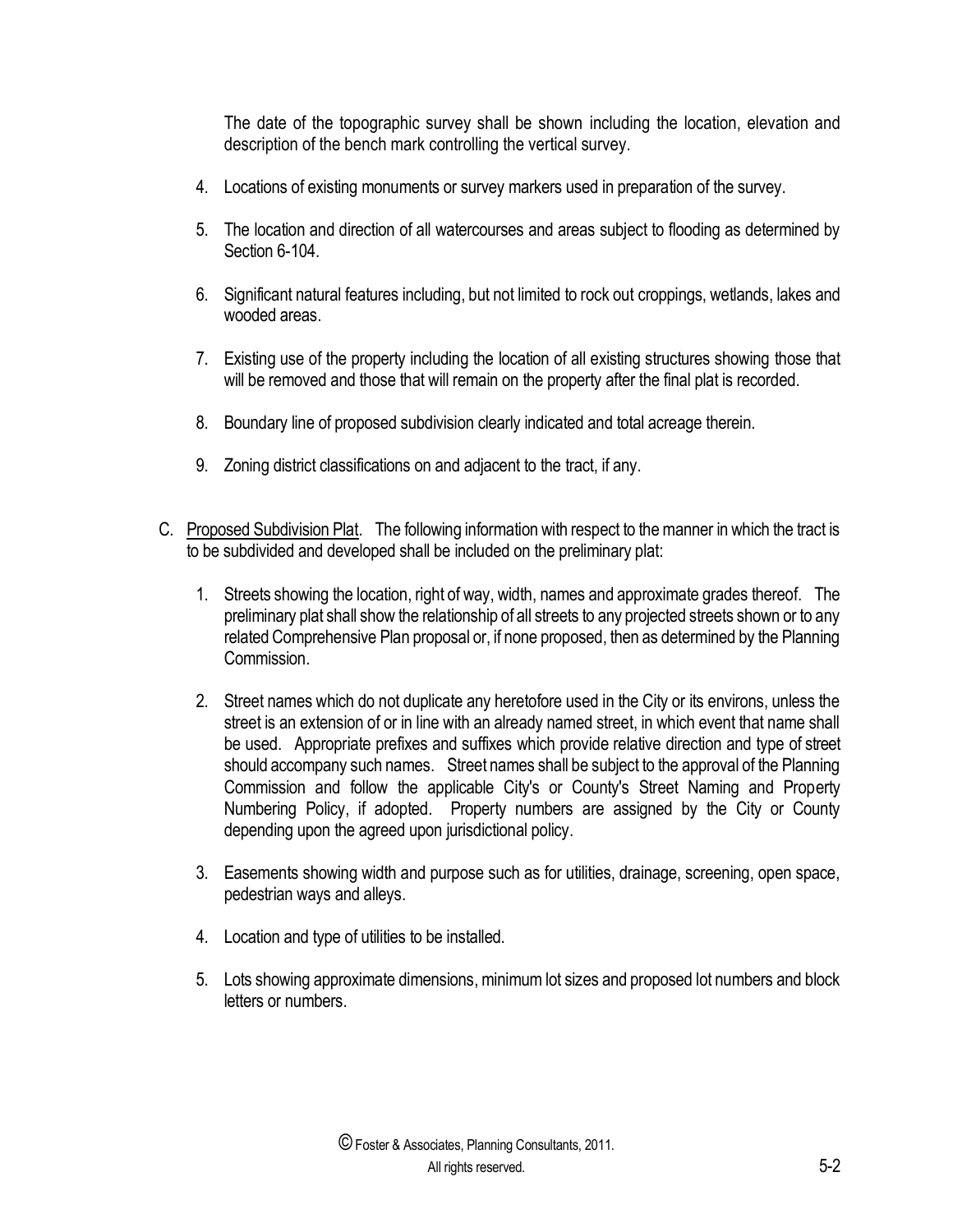- 6. Sites, if any, to be allocated for development with other than single-family dwellings or to be dedicated or reserved for park, recreation area, open space or other public or private purposes. (See Section 2-102 for definition of RESERVE.)
- 7. Proposed building setback lines, if any, but not less than applicable zoning regulations. The setback should be measured from the existing or proposed street right of way, whichever is a greater distance.
- D. Additional Data and Information to be Submitted with the Preliminary Plat. The following information shall be submitted in separate statements and/or drawings accompanying the preliminary plat, or, if practical, such information may be shown on the preliminary plat:
	- 1. A vicinity map showing existing subdivisions, streets and unsubdivided tracts adjacent to the proposed subdivision and showing the manner in which the proposed streets may be extended to connect with existing streets.
	- 2. A statement as to the nature and type of improvements proposed for the subdivision, and in what manner the subdivider intends to finance and guarantee their installation, e.g., petition, actual construction, monetary guarantee, etc. (See Section 7-103 for guarantees for installation of improvements.)
	- 3. When deemed necessary by the Subdivision Administrator, a preliminary drainage plan based on standards and policies of the applicable jurisdiction.
- **101 Contents of Final Plat.** The final plat shall be prepared by a licensed land surveyor in a computer aided drafting (CAD) program or drawn in waterproof black ink on Mylar or its equivalent. Alternatively, a final plat may be prepared with a photographic process provided it is submitted on .004 inch polyester photographic film such as Mylar or its equivalent. The permitted page sizes shall be 25 inches by 37 inches or 18 inches by 24 inches or smaller. Larger sizes will not be accepted. The scale shall be not less than 100 feet to one inch except that a variation in scale may be allowed where the Planning Commission determines it is necessary for a proper exhibit of the subdivision. When more than one sheet is used for any plat, each such sheet shall be numbered consecutively and each such sheet shall contain a notation showing the whole number of sheets in the plat and its relation to other sheets (e.g., Sheet 1 of 3). Linear dimensions shall be given in feet and decimals of a foot. The final plat shall show on the face thereof:
	- A. The name of the subdivision followed by a reference to its location by quarter-section, section, township and range.
	- B. The date of preparation, scale, north point, legend and controlling physical features, such as highways, railroads, watercourses and areas subject to flooding as determined by Section 6-104.
	- C. Legal description of the tract boundaries. (See Section 5-101 Q 1 for land surveyor's certificate and description.)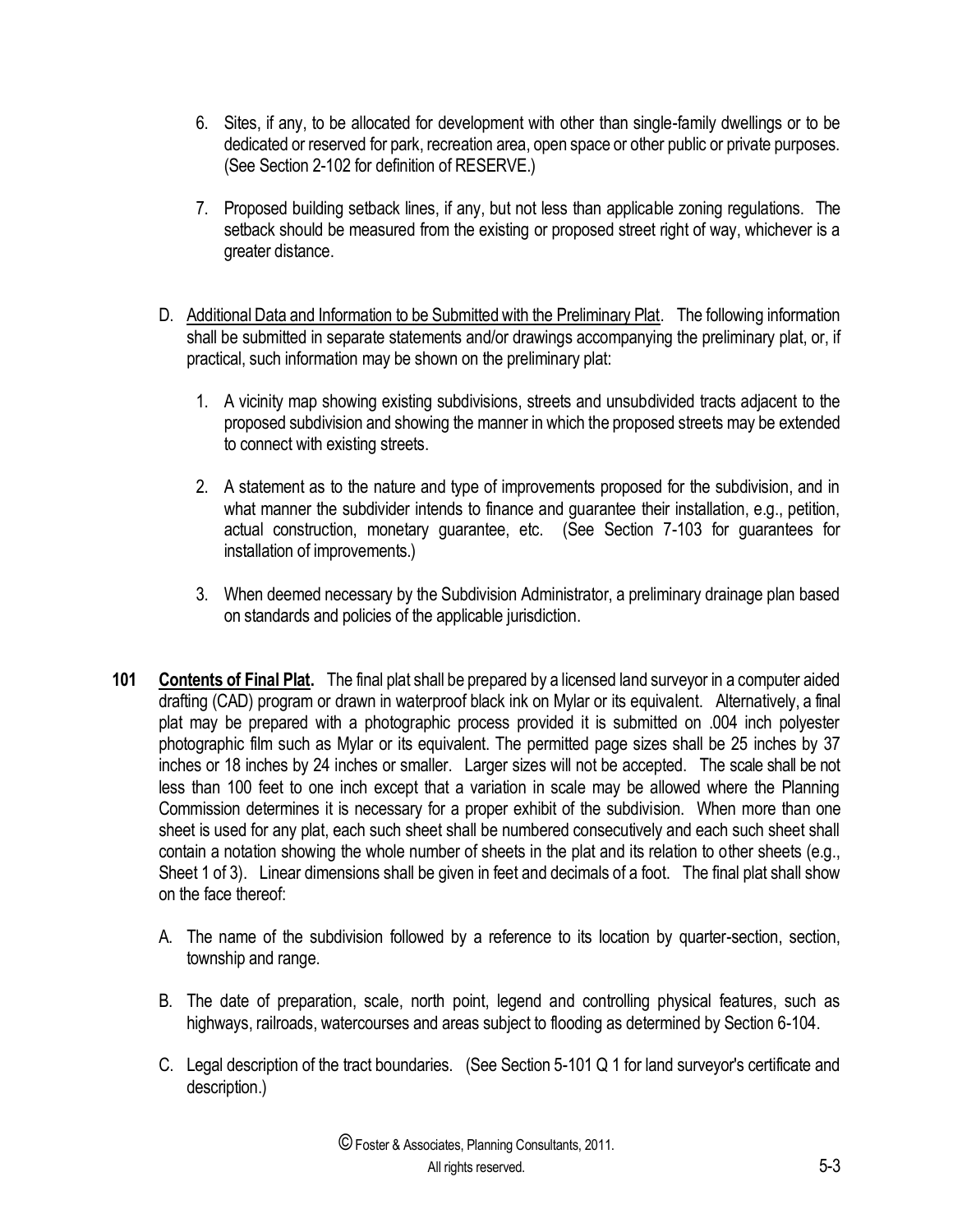- D. Reference ties to previous surveys and plats, as follows: (See Section 7-102J for monuments as required improvements.)
	- 1. Distance and direction to the monuments used to locate the land described in the certificate of survey.
	- 2. The location of all other monuments required to be installed by these regulations.
- E. Location and elevation of permanent bench mark.
- F. Tract boundary, block boundary, street and other right of way lines with distances and angles (and/or bearings). Where these lines follow a curve (all curves must be circular), the central angle, the radius, points of curvature, length of curve and length of intermediate tangents shall be shown. Error of closure of the perimeter survey shall not exceed one foot for each 10,000 feet.
- G. Lot lines with dimensions. Side lot lines shall be at right angles or radial to street lines unless otherwise shown. Rear lot lines shall be parallel to block or tract lines unless otherwise indicated. Points of deflection of rear lot lines shall be indicated by angles and distances.
- H. Lot numbers beginning with number one and numbered consecutively in each block.
- I. Block letters or numbers continuing consecutively without omission or duplication throughout the subdivision. Such identification shall be solid, of sufficient size and thickness to stand out, and so placed as not to obliterate any figure.
- J. All easements shall be denoted by fine dashed lines, clearly identified and, if already on record, the recorded reference of such easements. If an easement is not definitely located of record, a statement of such easement shall be included. The width of the easement with sufficient ties to locate it definitely with respect to the subdivision must be shown and its purpose such as for utilities, drainage, screening, open space, pedestrian ways or alleys. If the easement is being dedicated through the plat, it shall be properly referenced in the owner's certificate and dedication.
- K. The width of street rights of way and any portion thereof being dedicated by the plat as well as the width of any existing right of way and the centerline of any adjacent perimeter streets.
- L. The name of each street shown on the subdivision plat including appropriate prefixes and suffixes.
- M. Minimum building setback lines, if any, but not less than applicable zoning regulations. The setback should be measured from the existing or proposed street right of way, whichever is a greater distance.
- N. Land parcels to be dedicated or reserved for any purpose, public or private, to be distinguished from lots or tracts intended for sale. (See Section 2-102 for definition of RESERVE.)
- O. When deemed desirable, the minimum pad elevation of each lot or parcel of land based on the design criteria of Section 6-104 so that each pad is elevated at least one foot above the base flood elevation. (See Section 2-102 for definition of MINIMUM PAD ELEVATION.)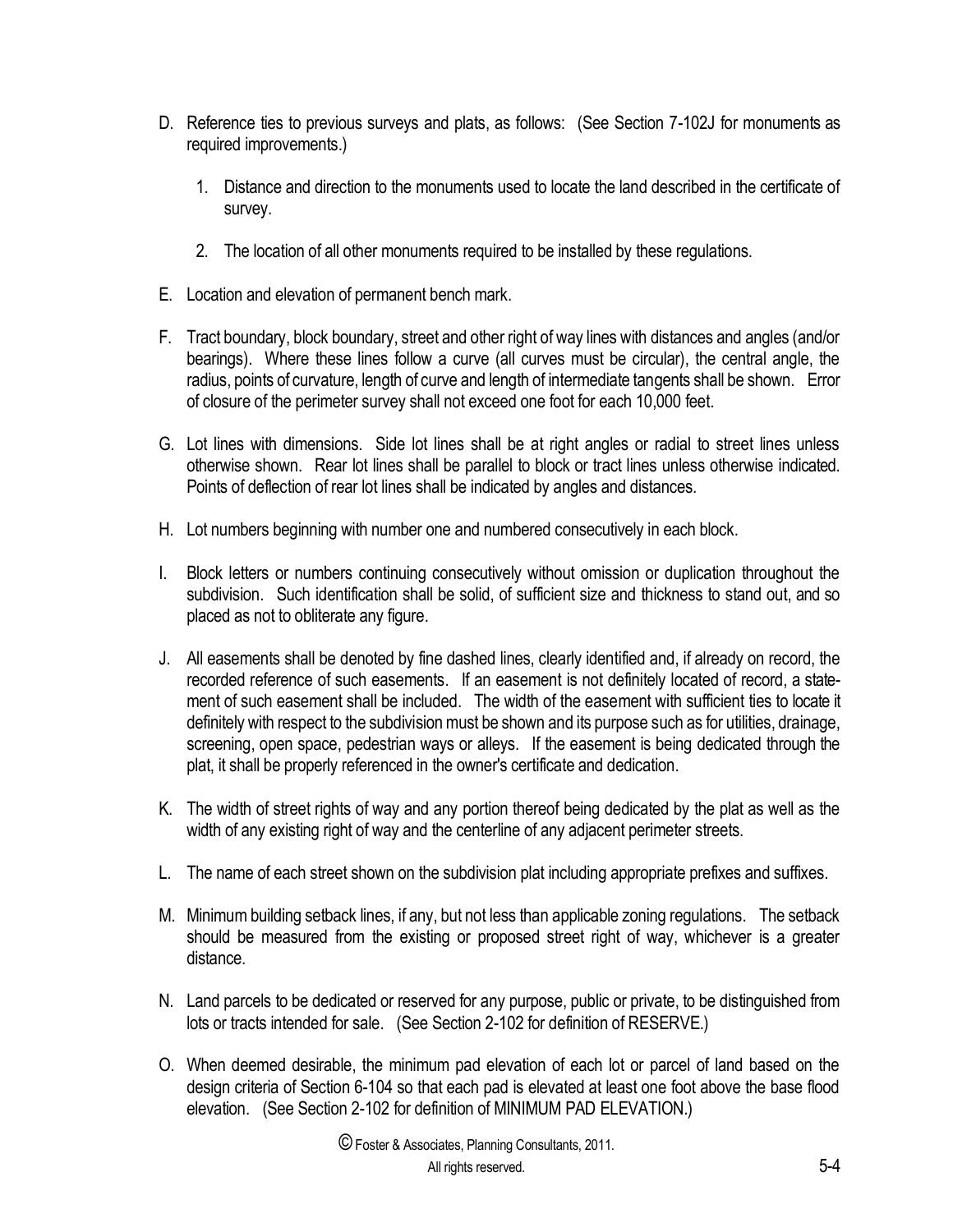- P. Marginal lines encircling the sheet. All information shall be within this margin.
- Q. The following certificates, which may be combined where appropriate: (Certificates requiring a seal should be located near the edge of the plat to facilitate affixing the seal. All names on the plat must also be typed or clearly printed under the signature.)
	- 1. A certificate signed by a licensed land surveyor responsible for the survey and final plat. The surveyor shall not sign the plat until all monuments, irons or bench marks have been set as required by these regulations. Such signature shall be accompanied by the legal description of the land surveyed, the total acreage, the month and year such survey was made and the surveyor's seal. This certificate may be in the following form:

#### **LAND SURVEYOR'S CERTIFICATE AND DESCRIPTION**

I, the undersigned, licensed land surveyor of the State of Kansas, do hereby certify that the following described tract of land was surveyed on , 20 and the accompanying final plat prepared and that all the monuments shown herein actually exist and their positions are correctly shown to the best of my knowledge and belief:

> (Legal description, date of survey and acreage. If applicable, reference may be made to indicate that existing public easements and dedications are being vacated according to provisions of K.S.A. 12-512b. [See Section 10-101A1 for provisions of K.S.A. 12-512b.])

Date , 20 .

(S E A L)

(Land Surveyor's name and license number)

2. According to K.S.A. 58-2005, all plats are to be reviewed by the designated County Surveyor who must be a licensed land surveyor to determine compliance with the survey requirements of K.S.A. 58-2001, et seq. before the plat can be recorded. The following certificate may be amended from time to time to meet the policy of the County:

#### **COUNTY SURVEYOR'S CERTIFICATE**

| <b>STATE OF KANSAS</b>  |      |
|-------------------------|------|
|                         | ) SS |
| <b>COUNTY OF COFFEY</b> |      |

This plat has been reviewed and complies with the survey requirements of K.S.A. 58-2001, et seq.

Signed . 20 .

 $(S E A L)$ 

(Land Surveyor's name and license number)

©Foster & Associates, Planning Consultants, 2011.

All rights reserved. 5-5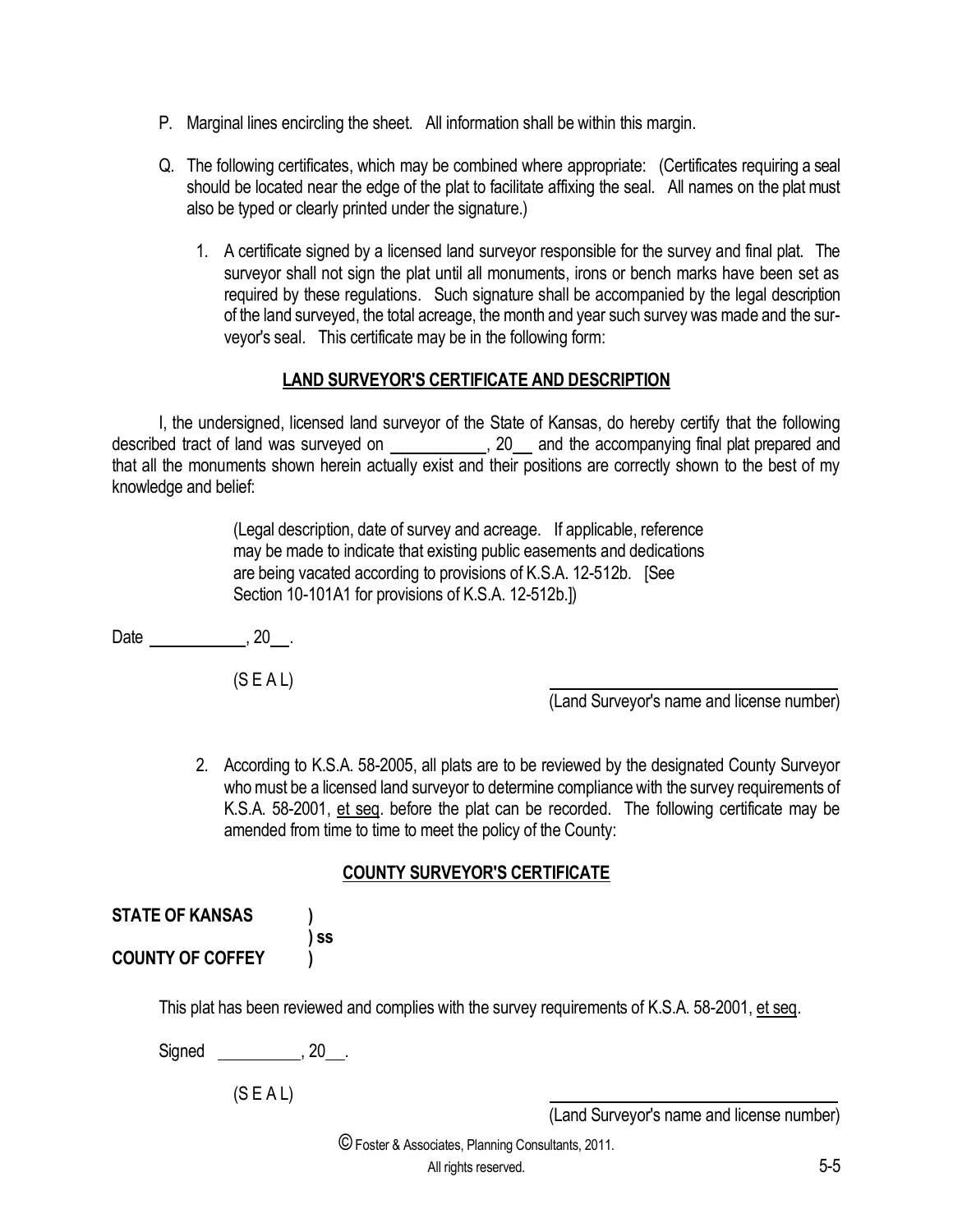3. Certificates signed and acknowledged by all parties having any record or possessory right, title or interest in the land subdivided including mortgagees consenting to the preparation and recording of the subdivision plat; and dedicating all tracts of land shown on the final plat which are intended for public use as highways, streets, alleys, easements and public sites. These certificates may be in the following form:

# **OWNER'S CERTIFICATE AND DEDICATION**

## **STATE OF KANSAS ) ) ss COUNTY OF COFFEY )**

This is to certify that the undersigned owner(s) of the land described in the Land Surveyor's Certificate; have caused the same to be surveyed and subdivided on the accompanying plat into lots, blocks, streets and other public ways under the name of  $\qquad$ ; (located in) (an addition to) (located outside of) the City of Burlington, Coffey County, Kansas; that all highways, streets, alleys, easements and public sites as denoted on the plat are hereby dedicated to and for the use of the public for the purpose of constructing, operating, maintaining and repairing public improvements; and further that the land contained herein is held and shall be conveyed subject to any applicable restrictions, reservations and covenants now on file or hereafter filed in the Office of the Register of Deeds of Coffey County, Kansas.

| Date Signed: |
|--------------|
|--------------|

Date Signed:

 , Owner , Owner (Print Name) (Print Name)

# **MORTGAGE HOLDER**

We, (Name of institution and location), by (Name and title of officer), holders of a mortgage on the above described property do hereby consent to the plat of (Name of plat), City of Burlington, Coffey County, Kansas.

(Name of institution and location)

(Name and title)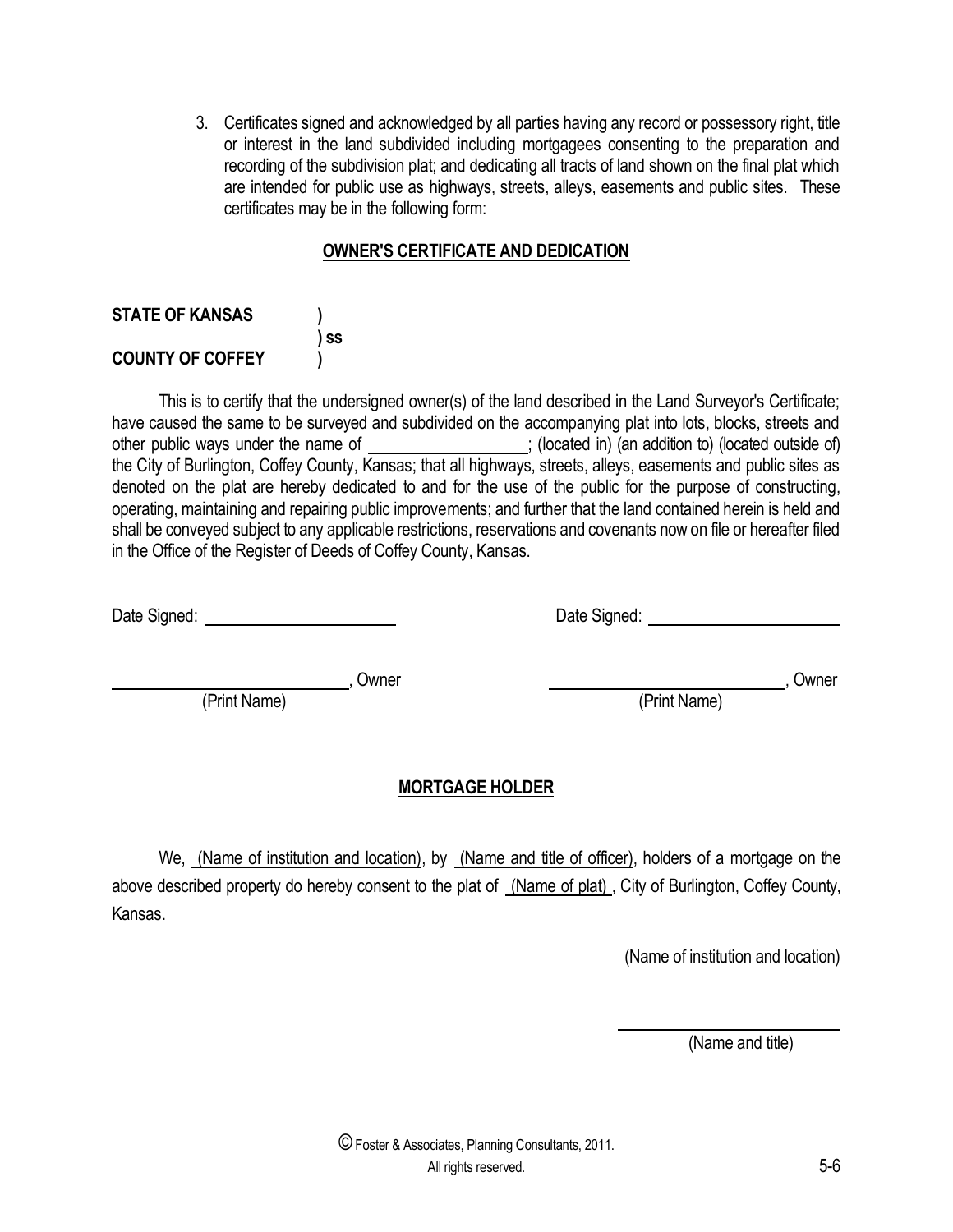4. The acknowledgment of a notary for each of the Owner's Certificate and Dedication and Mortgage Holder in the following form for an individual capacity or modified if a representative capacity:

# **NOTARY CERTIFICATE**

| <b>STATE OF KANSAS</b><br><b>COUNTY OF COFFEY</b>   | SS                                                                                                                     |               |
|-----------------------------------------------------|------------------------------------------------------------------------------------------------------------------------|---------------|
|                                                     | The foregoing instrument was acknowledged before me this _____ day of ________________, 20_, by<br>(Name of Person[s]) |               |
| (S E AL)                                            | (Print Name)                                                                                                           | Notary Public |
|                                                     |                                                                                                                        |               |
|                                                     | 5. The certificate of the Planning Commission in the following form:                                                   |               |
|                                                     | <b>PLANNING COMMISSION CERTIFICATE</b>                                                                                 |               |
| <b>STATE OF KANSAS</b><br><b>CITY OF BURLINGTON</b> | ) ss                                                                                                                   |               |
|                                                     | This plat was approved by the Burlington City Planning Commission on _____________, 20__.                              |               |
| Signed _______________, 20___.                      |                                                                                                                        |               |
| <b>ATTEST:</b>                                      | (Print Name)                                                                                                           | Chairperson   |
| (Print Name)                                        | Secretary                                                                                                              |               |
|                                                     | © Foster & Associates, Planning Consultants, 2011.<br>All rights reserved.                                             | $5 - 7$       |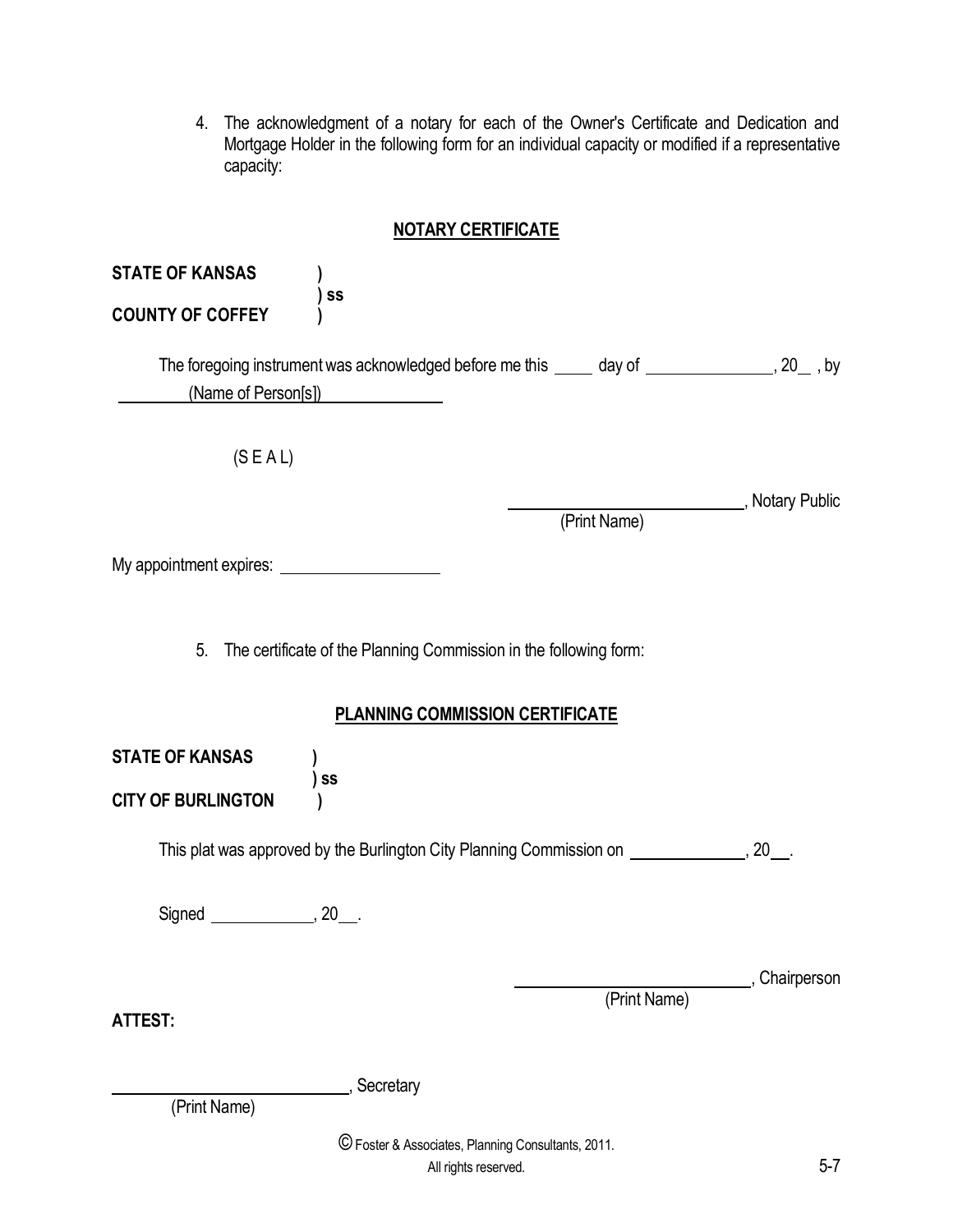6. If the plat is an addition to the City, i.e., an annexation, a certificate signed by the City Attorney indicating that all conditions of K.S.A. 12-401 have been met: (See Section 5-100A1 for use of the word "Addition.")

# **CITY ATTORNEY'S CERTIFICATE**

| <b>STATE OF KANSAS</b>    |      |
|---------------------------|------|
|                           | ) SS |
| <b>CITY OF BURLINGTON</b> |      |

This plat is approved pursuant to the provisions of K.S.A. 12-401.

Date Signed : \_\_\_\_\_\_\_\_\_\_\_\_\_\_\_, 20\_.

City Attorney

(Print Name)

7. The acceptance of dedications by the Governing Body in the following form:

# **GOVERNING BODY CERTIFICATE**

**STATE OF KANSAS ) ) ss CITY OF BURLINGTON )**

The dedications shown on this plat, if any, are hereby accepted by the Governing Body of the City of Burlington, Kansas on **constructs**, 20 ...

, Mayor

(S E A L) (Print Name)

**ATTEST:**

, City Clerk

(Print Name)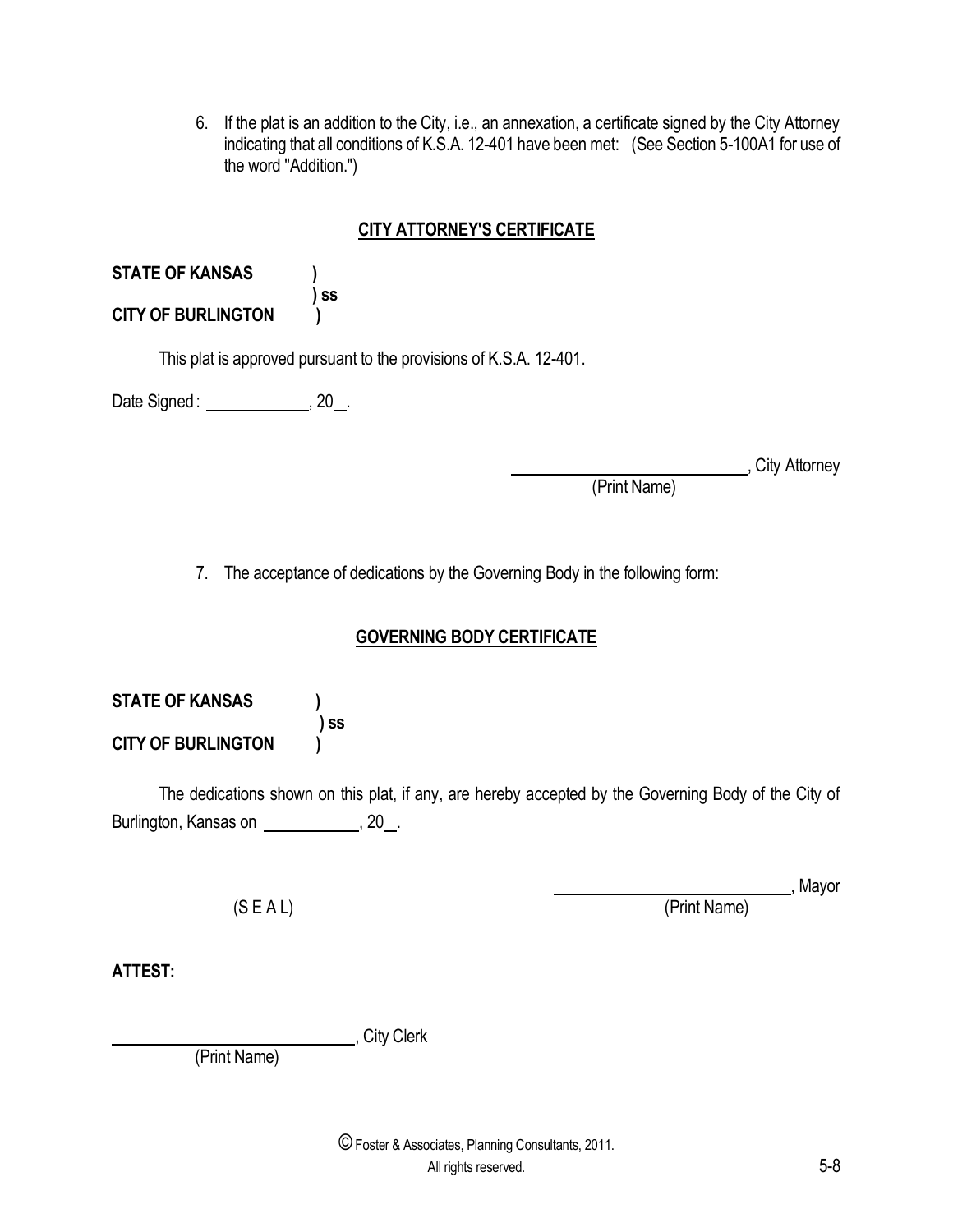8. The acceptance of dedications by the Board of County Commissioners for plats **outside the City only** in the following form:

### **COUNTY COMMISSIONERS' CERTIFICATE**

| <b>STATE OF KANSAS</b> |      |
|------------------------|------|
|                        | ) SS |

**COUNTY OF COFFEY )**

The dedications shown on this plat, if any, are hereby accepted by the Board of County Commissioners,

Coffey County, Kansas, on **compared Exercise** 20 ...

, Chairman

 (Print Name) (Provide signature space for all commissioners.)

 $(S E A L)$ 

**ATTEST:**

(Print Name)

**County Clerk** 

9. A certificate in the following form stating that all taxes and special assessments due and payable to the County Treasurer have been satisfied as required by K.S.A. 19-1207(b)

# **COUNTY TREASURER'S CERTIFICATE**

**STATE OF KANSAS ) ) ss COUNTY OF COFFEY )**

This is to certify that all current and previous years taxes and any special assessments have been paid on

the land being platted.

Date Signed: **Date Signed:** 

|  |  | i reasurer |
|--|--|------------|
|  |  |            |

(Print Name)

By , Deputy

(Print Name)

©Foster & Associates, Planning Consultants, 2011.

All rights reserved. 5-9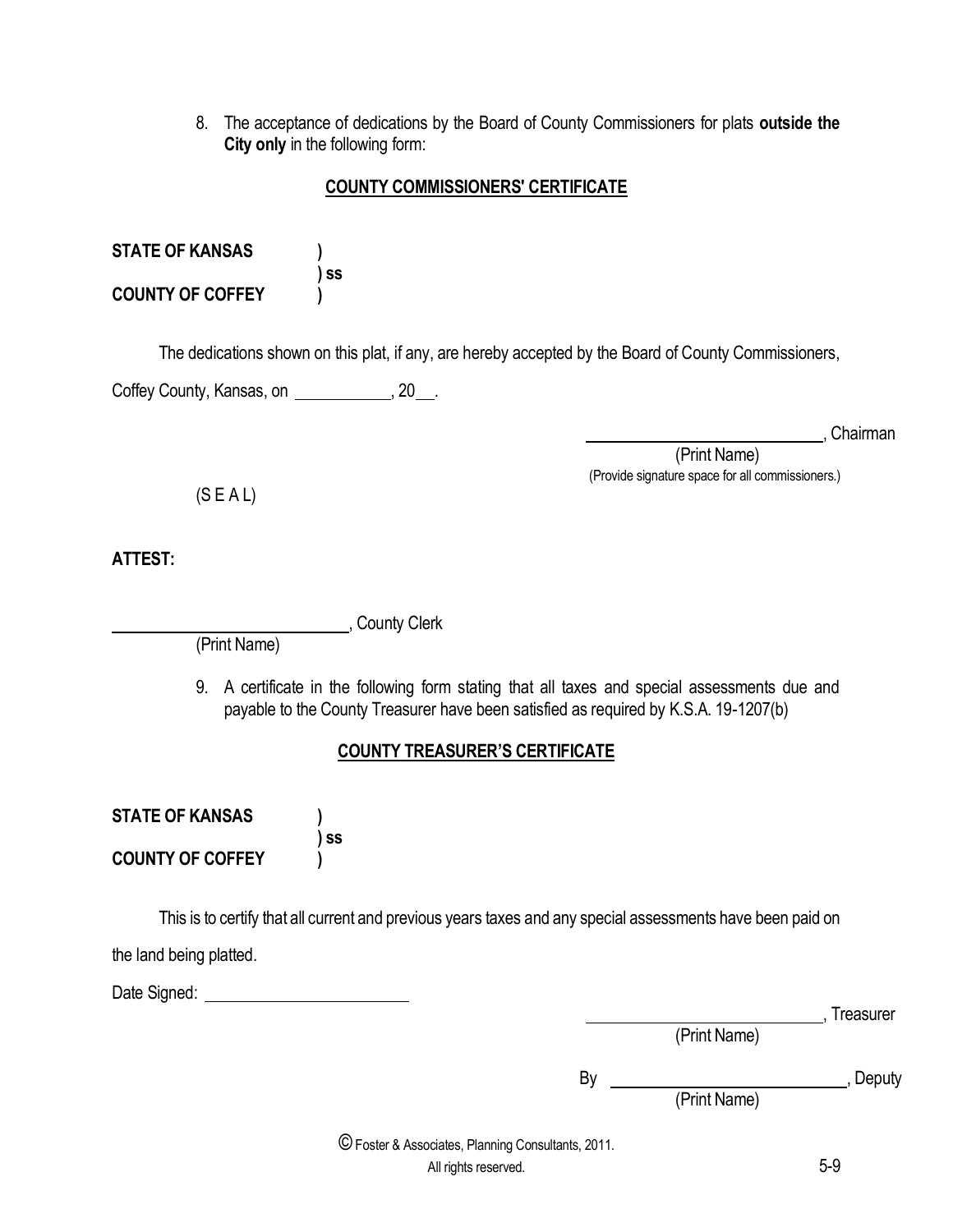10. A place to note the transfer record date of the County Clerk and the recording certificate of the County Register of Deeds. (See Section 5-101R1 for title report.)

#### **TRANSFER RECORD**

Entered on transfer record this \_\_\_\_ day of \_\_\_\_\_\_\_\_\_\_\_\_\_\_\_, 20\_.

Lackson Clerk, County Clerk

, Register of Deeds

(Print Name)

## **REGISTER OF DEED'S CERTIFICATE**

| <b>STATE OF KANSAS</b>  |                                                                                                                     |
|-------------------------|---------------------------------------------------------------------------------------------------------------------|
| <b>COUNTY OF COFFEY</b> | ) SS                                                                                                                |
|                         | This is to certify that this instrument was filed for record in the Register of Deeds Office at $\therefore$ (a.m.) |
|                         | $(p.m.)$ on the $\qquad \qquad$ day of $\qquad \qquad$ , 20 and is duly recorded.                                   |

(S E A L) (Print Name)

, Deputy

(Print Name)

Whenever the developer's agreement and any restrictive covenants are recorded prior to or concurrently with the final plat, the book and page numbers where they are recorded shall be noted on the plat for reference purposes.

11. Subdivisions which lie outside the city limits for which requests have been made for the extension of one or more City utility services shall agree to a waiver of protest of potential future annexation by a statement reading "Owners of lands within this subdivision do hereby bind themselves to waive any protest to annexation by the City of Burlington, Kansas," which shall be shown on the final plat and included in restrictive covenants of the subdivision. When such an agreement is contained in such restrictive covenants and filed by the City with the County Register of Deeds within 30 days after being executed by all parties, it shall be deemed to be sufficient consent to annexation under K.S.A. 12-520, as amended, to bind the owner(s) of the land to be subdivided and any successors in interest. (See Section 5-101R3 for restrictive covenants.)